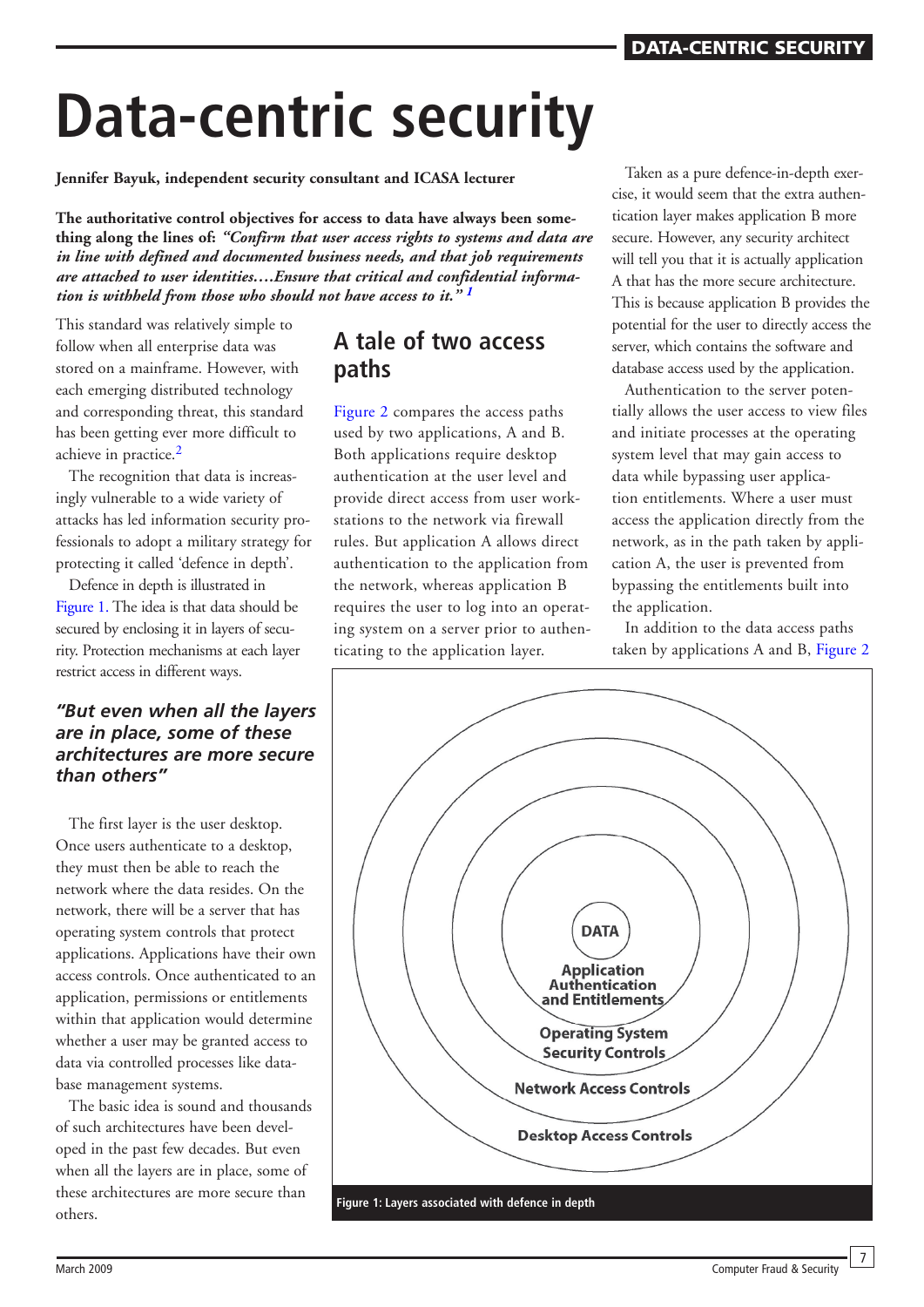### <span id="page-1-0"></span>**DATA-CENTRIC SECURITY**

contains a third path, labelled 'Remote Access'. Many organisations place great emphasis on ensuring that it is possible to provide defences for data in at least the five levels depicted in the diagram. Nevertheless, many access paths reach data from virtually unknowable sources. This can happen via authentication from the internet, and firewall rules that allow authenticated remote users the same network access through firewalls as insiders.

For example, it is common for network access paths to be open directly to data, ostensibly for use by administrators, on the grounds that those who maintain data must have access to it. This extends from databases to operating systems, where access to the configuration of the database allows data to be within reach as well. It also often falls within the job responsibilities of application support departments to have direct access to application data. Outsourcing presents yet another significant potentially justified job function scenario.

## **Weaknesses in network-level access**

In practice, such administrative access paths are left open at the network and not the user level. This reduces all the layers of defence in depth to one or two. Even where encryption is employed at the disk or electronic media level, administrators store and manage the keys, and any authorised access uses mechanisms that automatically retrieve the decryption keys to make the decryption process seamless to the end user.

Given that a user at one level is not restricted from presenting credentials of another user at the next level, it is common to see hacking attempts within the internal network on paths that are not required to be open by any application. There are also situations in which applications themselves make use of administrative-level logins for



data access, and these are sometimes not safeguarded as well as they should be. Passwords don't change, and people who leave the firm retain knowledge of the password.

Moreover, even non-administrative users may be authorised to have direct data access. Power users somehow manage to implement authorised business processes in which they personally extract data from databases and reformat it for delivery within and outside the organisation. Their activities are often beyond the business's IT department's ability to control. Where these power users have the authority to send data to third parties via insecure methods, just allowing them to have data they need to do their jobs creates security vulnerabilities and regulatory compliance issues.

#### *"Data-centric security starts with a hard look at what data the business must protect and why, or an exercise in information classification"*

This situation has resulted in a backto-basics approach to information

security; a data-centric approach. Data-centric security starts with a hard look at what data the business must protect and why, or an exercise in information classification. It creates holistic business data control requirements. Project managers are assigned to approach these requirements as they would any other type of business requirement. The result is a business analysis of data usage that results in data handling requirements. These in turn result in security technology requirements.

# **Separation of data**

The data-centric approach has been a subject of research for over two years, and many cite its inception in a seminal IBM paper: Data-centric security, Enabling business objectives to drive security. $3$  The authors wrote: "We propose to link security services directly to business processes by relating security services directly to the data they implicitly protect — a relationship that is often obscured by the presentation of security as an end in itself." It also advises that infrastructure zones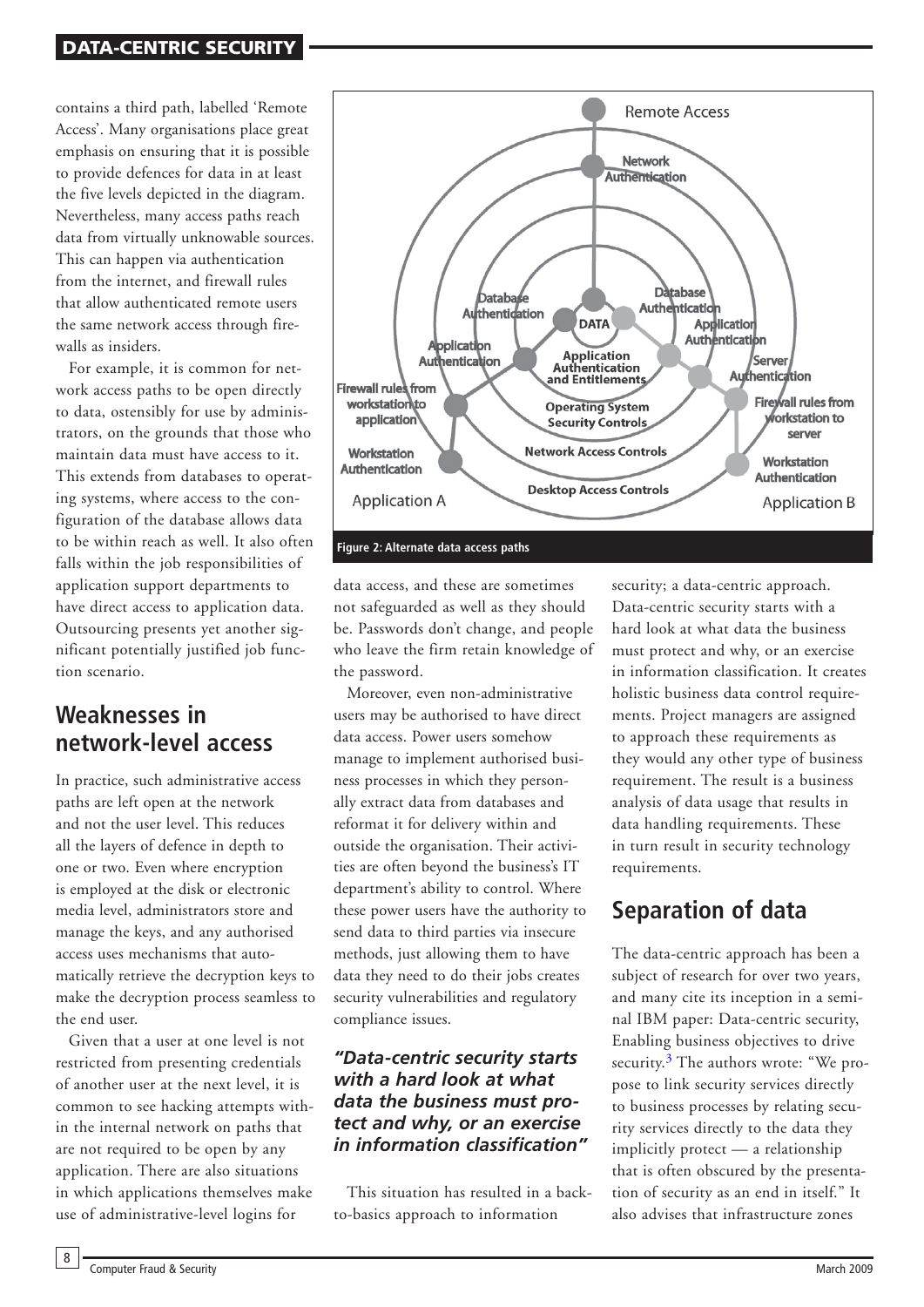

be created to further minimise access at the network level.

**Figure 3: Discretionary digital rights management**

Data-centric security requirements also dictate that businesses separate data not just at the information classification, but also at the use case level. For example, the Payment Card Industry Security Standards require identity data to be encrypted when it is combined with the account number, but not if it appears by itself<sup>4</sup>

Often, a data-centric business analysis results in requirements to allow application access to data but to lock out as many IT support teams as possible. Solutions to this issue require technology that will maintain classification labels and prevent even authorised users from sharing data in an unauthorised manner. The only available technologies that exist to implement this approach involve encryption at the data rather than the disk level (and indeed, the PCI standard specifies data field level encryption).

Although many vendors offer pseudosolutions that achieve much less, to truly practice data-centric security would be to adopt enterprise-wide methods of separating data from infrastructure, labelling all of it, and maintaining the segregation between authorised use cases, and unauthorised use cases.

However, practitioners are constrained by the type of solutions currently on the market. These may be classified generally into two categories: File and Field. Within these two categories are at least two implementation varieties. For example:

Within a data-centric File approach there are:

- Discretionary digital rights management (DDRM)
- Mandatory digital rights management (MDRM) or network tethering

Within a data-centric Field approach there are:

- Database level encryption
- Application field level encryption

Each of these approaches is illustrated with a figure and a description of the pros and cons with respect to implementing a data-centric security model. The figures are in the form of sequence diagrams. They show the points in the network that the data touches as columns. The steps in the process of user data access are numbered with a short description of what technically occurs in each step. The sequences illustrate how the technology works to implement the approach.

## **Discretionary digital rights management**

DDRM is a technology wherein files are encrypted and assigned access control lists. As illustrated in Figure 3, at the time a user creates a file, the user must specify which members of the community with whom the file may be shared. These are typically predefined groups, but may also be individuals.

Implementation of this approach requires a server that stores encryption

## **DATA-CENTRIC SECURITY**

keys for all the users who are members of the community. When the file is created, it is encrypted in such a way that only the members specified upon creation can decrypt the file. Usually the implementation allows for an administrator to decrypt all files in case any given user has trouble with the software and cannot retrieve the encrypted data. The administrative key is called the 'additional decryption key' or 'corporate decryption key' and it is automatically added to the access list for every file.

The pros of this approach include the fact that it allows a group of users to collaborate in securing a shared set of highly sensitive files. It allows mobile users to access information remotely with minimal exposure to theft, and the file level encryption technology that it uses is mature.<sup>5</sup>

However, there are some downsides. It lets users decide when to encrypt information, so it is possible that some information which should be encrypted is either intentionally or accidentally not actually encrypted. Mobile users may also copy information to unencrypted media, such as laptops that are connected to the internet, or hand-held USB devices.

Finally, administrators have superdecryption keys, and often also administer group membership, so data access is not necessarily restricted to the select user community.

# **Network tethering**

Network tethering is also a file level technology. It is referred to as mandatory digital rights management because, once access rights are set by an administrator, a user does not have the discretion to share or save the file in a way that anyone not authorised to see it will be able to.

As depicted in step 3 of [Figure](#page-3-0)  [4,](#page-3-0) this method requires specialised software that allows encryption keys stored on the server to be opened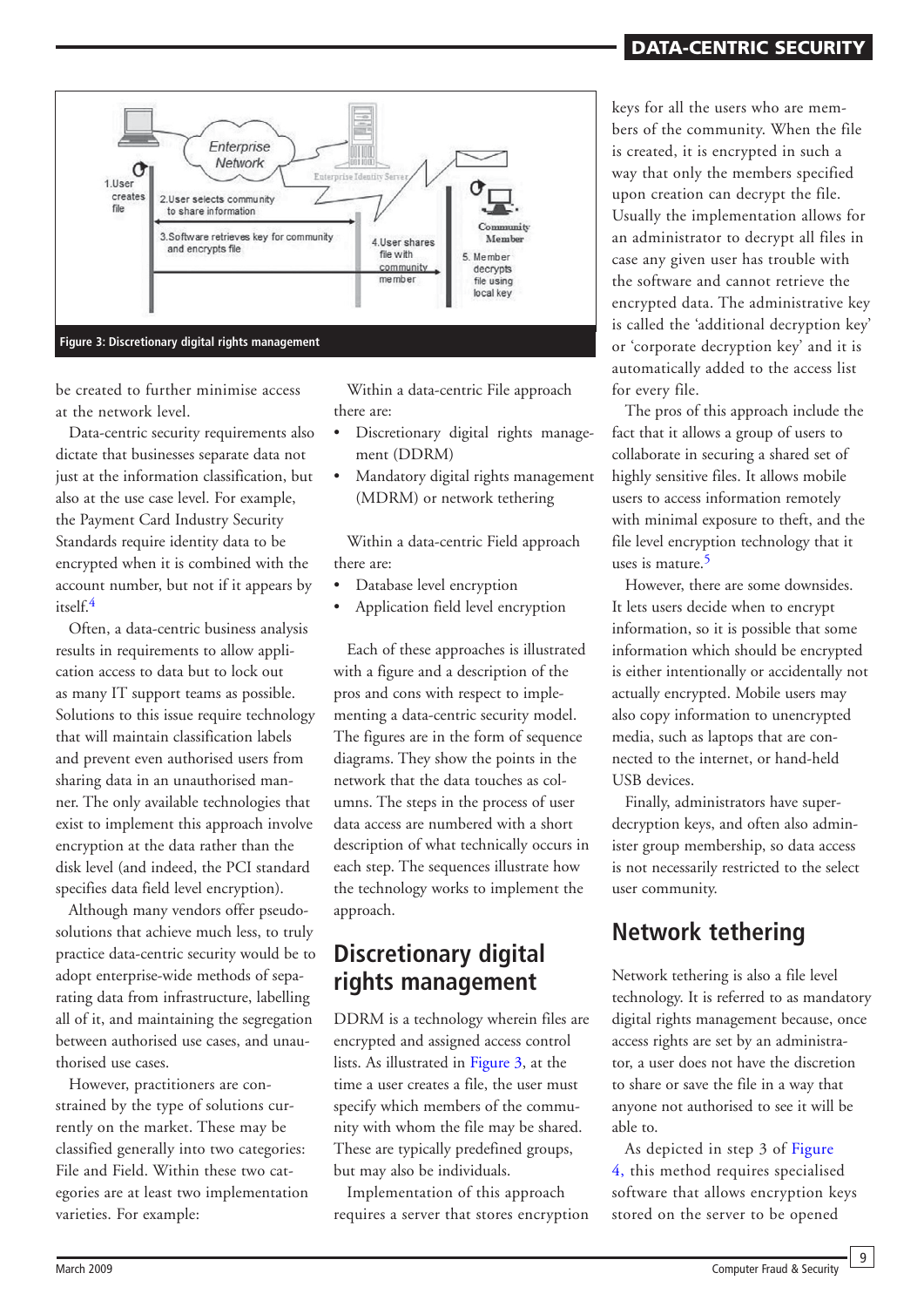## <span id="page-3-0"></span>**DATA-CENTRIC SECURITY**



only when the user is connected to **Figure 5: Database level encryption**

2.DBA grants rights to certain

application community (perhaps<br>at server level)

creates<br>database

schema,

spect<br>fields

specifying

requiring

encryption

the network. The pros of this approach are that it allows a department authority to specify with which groups of individuals certain types of information should be shared. Users cannot arbitrarily add individuals to access lists, and it allows mobile users to access information remotely while data never leaves the network. Used correctly, it does not expose data to internet threats. And, as with DDRM, the filelevel encryption technology that it relies on is mature.

This approach suffers from some of the same downsides as DDRM. Administrators still have super-decryption keys, for example. However, the specialised software may make it very difficult for mobile users to copy information to unencrypted media, making it superior to a DDRM approach. But screen shots must necessarily be exposed, and cut-and-paste features are hard to disable, especially given the unpredictable variety of remote devices that are allowed to be on the network.

## **Database level**

3.DBMS encrypts

key access to

application users

snecified fields with

eys and restricts

Database level is a field level technology implemented by database management systems. As illustrated in Figure 5, off-the-shelf functionality within the DBMS allows a database administrator to specify which database fields should be encrypted and which sets of users can access those fields.

mity **W** 

4.All users log into app to either store or retrieve data

Keys are managed within the database itself and database utilities allow keys to be changed. Users may be part of the groups of DBMS users that access the data or they can be restricted to the application by having one application login accessible only after users authenticate to the application via other means.

This approach carries several benefits. User access to data can be restricted to application functionality by giving the application the only database login with database decryption capability. For example, applications can restrict the amount of data a user can decrypt with a single operation to prevent users from

copying whole files or unencrypted data in bulk.

Database-level access also allows a department authority to specify among which groups of individuals certain types of information should be shared, and users cannot arbitrarily add individuals to access lists. And correct implementation does not rely on correct user behaviour or application code.

However, database administrators and application support staff still have keys to the kingdom (though their access may be audited). And anyone with direct DBMS login access that is in a group with access to the keys may still download data in bulk. Given the overhead of user-level audit on DBMS queries, it is not likely that the access would be audited.

#### *"Although they do provide some protection when used in conjunction with a secure application architecture, defence-in-depth strategies have failed the test of time in securing data in an internet-connected, ubiquitous file-sharing world"*

Finally, when encrypting database fields that are used by multiple applications, reports that include the data may be difficult to generate because select queries that rely on matching data across tables may be difficult if not impossible.

# **Application field level**

Application field level encryption is illustrated in [Figure 6.](#page-4-0) In this approach, an application developer designs an application programming interface (API) that is the only method that data can be entered or retrieved from an encrypted data store. The encryption API uses keys that are not accessible to the DBMS administrator, and are accessible to the application only in the production run-time environment. The database